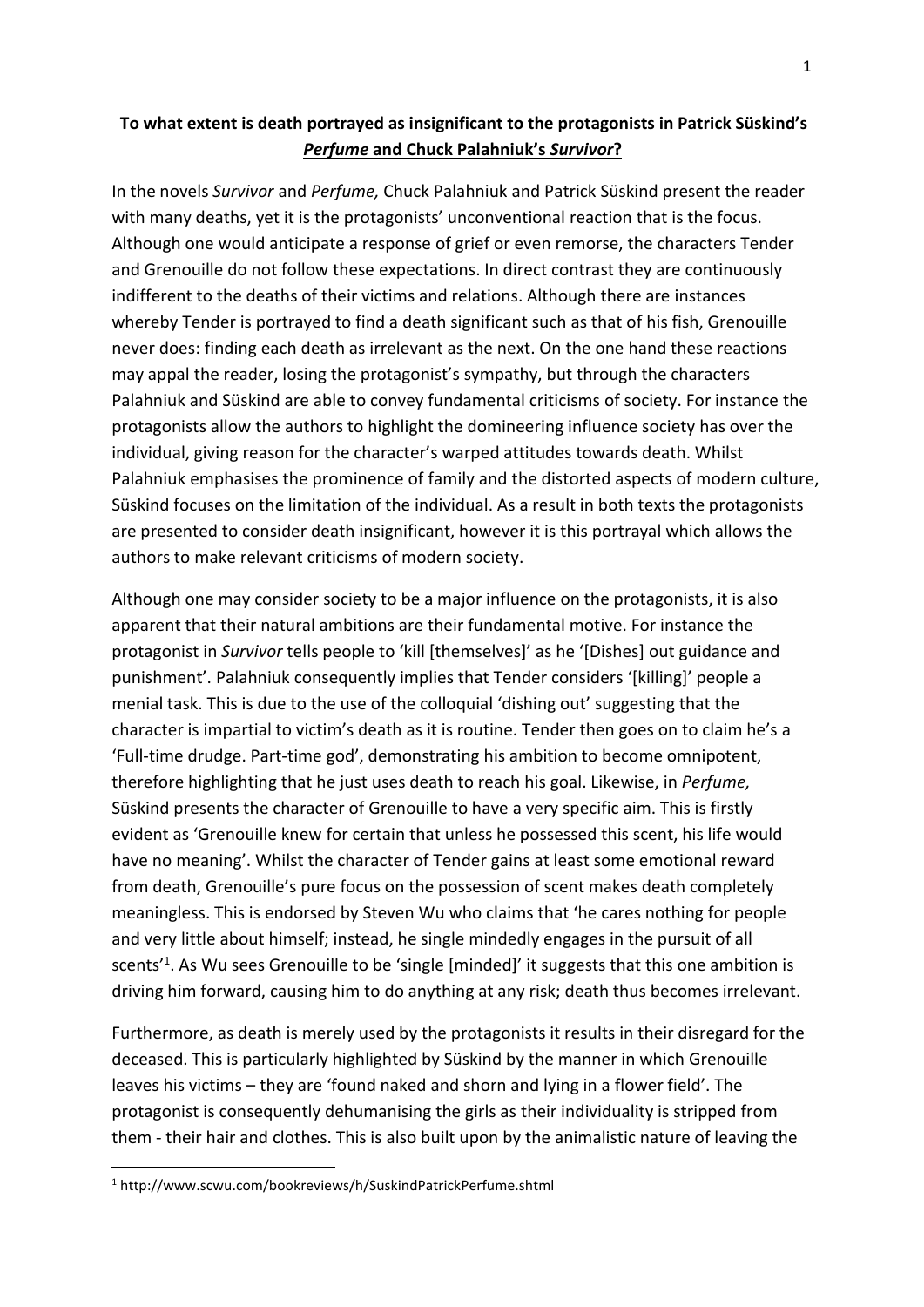bodies in 'a flower field', conveying Grenouille does not see the death as significant, only the reward of scent. This interpretation is again heightened by the use of the third person which not only distances the protagonist from the events but also allows for reported speech. As the girl's deaths are portrayed through this third person, reported speech we are presented with a blunt factual account. This results in disregarding any emotional connection – making the deaths insignificant to not just Grenouille but also the reader. However it is also apparent that the character has been bought up in such a manner that 'he has no understanding of what is right or wrong<sup>'[2](#page-1-0)</sup>. This consequently implies that Süskind is leading the reader to judge not Grenouille but pre-revolutionary France. This is because the character was continuously neglected by society, leaving him to form his own ideals– therefore not learning what was 'right or wrong'. Although it may be argued that this is a comment on 18<sup>th</sup> century France, these criticisms also relate to Süskind's disapproval of the modern mainstream materialism which he believed to be neglecting the needs of the individual $3$ 

Likewise Tender is also presented to lack respect for the dead but in contrast to Grenouille, the character purposefully disrespects the deceased. For example he isby 'one of the oldest crypts in… the Columbia Memorial Mausoleum. Then [he] steal[s] the rose'. Palahniuk is therefore demonstrating that the character has no regard for the dead because 'Mausoleum[s]' are associated with respect and the superlative of 'oldest' emphasises its sanctity. However as this is then contrasted by 'Then I steal the rose', the character's disrespect is portrayed due to the abruptness of his action; this is highlighted by the one sentence paragraph drawing attention to his insolence. On the one hand, this may reduce the reader's sympathy for the character but on the other Palahniuk is making 'a relevant and important social criticism<sup>,[4](#page-1-2)</sup>. This is because through Tender, Palahniuk is expressing how modern society has become so corporate and material that the traditional values are being corroded, consequently losing significance.

In direct contrast, although Tender sees human death as insignificant, when animals are concerned it becomes more prominent issue. For instance a desperate tone is conveyed through 'It's my fish, I say. It's going to die if nobody feeds it… that fish means the whole world to me'. This tone is demonstrated through the use of short sentences, creating a sense of panic due to the quickening pace. Coupled with this, Palahniuk's metaphorical hyperbole of the 'fish [meaning] the whole world' to him demonstrates how much Tender cares for this one small animal, thus creating irony as it is so significant. It may be argued that the irony of Tender's comment allows Palahniuk to convey how trivial society has become – caring more about animals than fellow humans. Yet as the protagonist is so attached to his 'fish' we feel sympathy for him; this is built by the use of the first person which emphasises his emotions. In direct contrast, the third person used by Süskind adds to

<span id="page-1-0"></span><sup>2</sup> http://www.dooyoo.co.uk/printed-books/perfume-patrick-suskind/395545/

<span id="page-1-1"></span><sup>3</sup> http://www.gradesaver.com/author/patrick-suskind/

<span id="page-1-2"></span><sup>4</sup> http://danielbroberts.com/2010/12/02/seeing-palahniuks-survivor-through-lit-theory/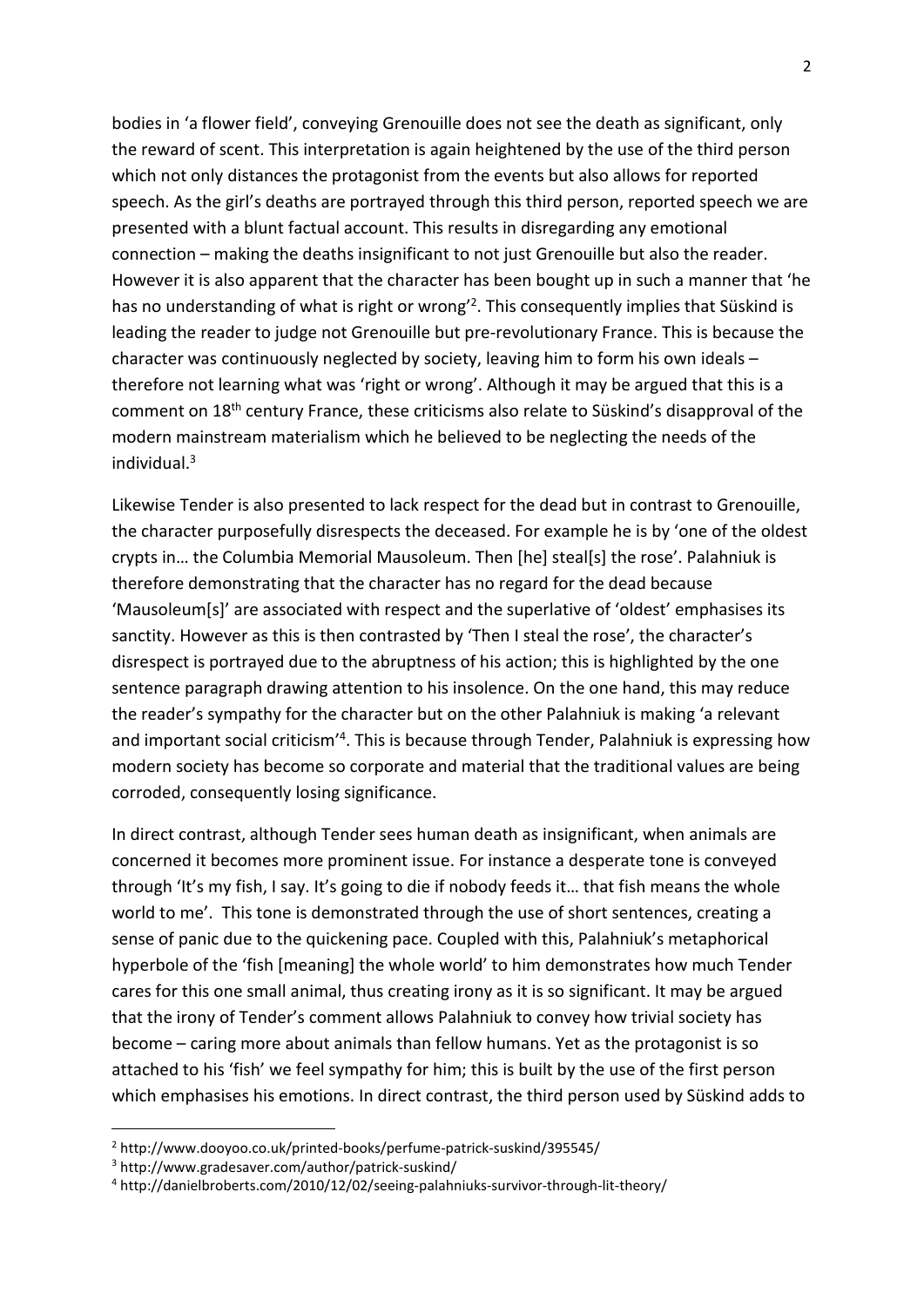the insignificance of 'Once a dead raven layat the mouth of the cave. He ate it.'. Although Süskind, like Palahniuk, uses a short sentence it has a different affect. The monosyllabic three words jar the fluid rhythm therefore drawing attention to the blunt lexis of 'He ate it', subsequently contrasting to the desperateness conveyed by Tender. On the other hand the basic three word sentence may also symbolise that Grenouille sees the bird as a basic necessity – a source of food, therefore relating to the time setting of the novel. In 18<sup>th</sup> century France animals were seen as food, not loved pets, consequently the reader views Grenouille's actions with disgust, whilst empathising with Tender as he views the 'fish' with such significance.<br>On the contrary it is also the order of the deaths which suggests their significance, not just

our level of empathy. For instance in both texts a majority of the murders are clumped together: in *Survivor*they occur in the second chapterwhere 'many people who call [him] already know what they want' and towards the end in *Perfume* 'not a single week wentby when the body of a young girl was not discovered'. This therefore demonstrates the unimportance of these murders as they happen in such a short period and only take up a minute section of the text. However, in *Perfume* these insignificant deaths are used to build up to the most prominent murder achieving Grenouille his ultimate goal, whereas in *Survivor* the more noteworthy deaths draw the reader's focus as they are scattered throughout the second half of the text. This is demonstrated as Tender 'bring[s] the rock down' on Adam's face as he repeats 'Again!'. The continuous repetition of 'Again!' quickens the pace therefore building tension and combined with the exclamation mark creates a sense of urgency, building to a climax. However as Tender '[doesn't] feel a thing... only [feels] contempt' whilst '[burying] Adam' it conveys the death's lack of significance, therefore Palahniuk creates an anti-climax – unlike Süskind. As a result we judge the protagonist as we have been lead to feel emotion but the character feels none. However, through Tender's actions Palahniuk may be bringing to light his criticisms of modern religious cults, such as 'born again Christians'<sup>[5](#page-2-0)</sup>. As Palahniuk witnessed the growth in such groups, but was disillusioned by their teachings his belief grew<sup>[6](#page-2-1)</sup> that 'reality means you live until you die'<sup>[7](#page-2-2)</sup>. . Palahniuk's factual, blunt tone is also reflected in Tender's trivial attitude towards death consequently, through Tender, Palahniuk is able to criticise the acts of the growing cultist religious movements of the 1990s.

Yet, it is the ultimate irony portrayed by both authors that the protagonists have insignificant deaths. Firstly, in *Perfume* Süskind foreshadows the character's ultimate death as 'he wanted to go to Paris and die', the blunt candied tone therefore distancing the reader from any emotion. Additionally this also foreshadows the characters death, subsequently we are anticipating it, lessening the build of an emotional climax. Coupled with this, as the reaction of his murderers was that 'though the meal lay rather heavy on their stomachs,

<span id="page-2-0"></span><sup>5</sup> *American Fascists: The Christian Right and the War on America*

<span id="page-2-1"></span><sup>6</sup> http://chuckpalahniuk.net/

<span id="page-2-2"></span> $7$  [http://www.brainyquote.com/quotes/authors/c/chuck\\_palahniuk.html](http://www.brainyquote.com/quotes/authors/c/chuck_palahniuk.html)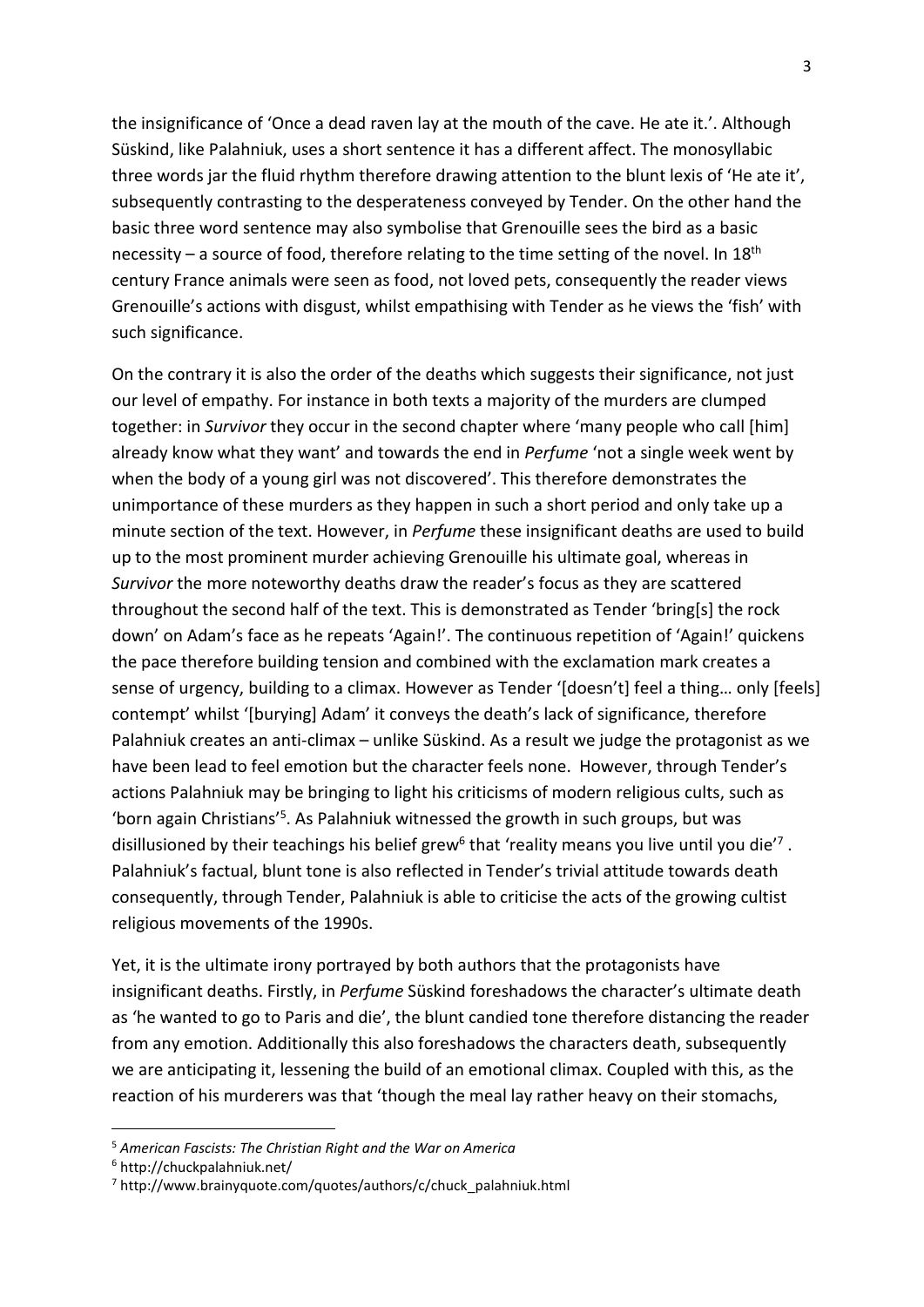their hearts were delightfully light', it leads one to see his death as irrelevant. This is because the protagonist has just died in a frenzied act of cannibalism, yet all that can be said is the consumers stomachs' were 'heavy' and that they even felt content with their act. As a consequence this demonstrates a total disregard for the protagonist as the focus is no longer on him or his death. The reader, therefore, becomes detached from the death, even overlooking it. As this is how insignificant Grenouille has seen death throughout the novel, Süskind presents a fundamental sense of irony.

In a similar light Palahniuk also uses the method of foreshadowing to create an ironically insignificant death. However one could argue that Palahniuk's use is more effective because the protagonist's death is foreshadowed form the very beginning. This is due to the cyclical structure: Palahniuk begins and ends with many the same lines such as 'Testing, testing. One. Two. Three'. As a result, throughout the whole text we are anticipating his death therefore reducing a sense of climax when it occurs. In addition, Tender doesn't even know if his last words are actually being recorded and doesn't care to check; only considering 'Maybe this is working… If you can hear me, I don't know'. Palahniuk's use of the conditional 'if' emphasises the uncertainty of the protagonist, suggesting that even he doesn't see his last words as significant enough to ensure they are being heard. Finally, like Grenouille, it is Tender's acceptance of his death that ultimately demonstrates its insignificance. This is because he believes 'It's all done. It's all just a story now.', the short sentences and the belief that his 'story' cannot be rewritten implies that he's given up. Consequently we no longer feel any need to hope for his saviour because even the protagonist has accepted his fate. Palahniuk is subsequently presenting there is no point in becoming emotional about the inevitable. As a result we, like Tender, see his death as insignificant.

In conclusion, although both protagonists do ultimately consider death to be insignificant, this is used by Palahniuk and Süskind to illustrate fundamental criticisms of society. Whereas Grenouille was neglected by his society, leading him to form and solely concentrate on his ultimate goal, the character of Tender was distorted by rebelling against society's ideals. However, despite these differences, both characters ultimately form an insignificant view of death, both disregarding and disrespecting the deceased. It is through this portrayal that Palahniuk and Süskind are able to represent and criticise how influential society is on the individual, how it has the ability to warp one's outlook and change one's persona.